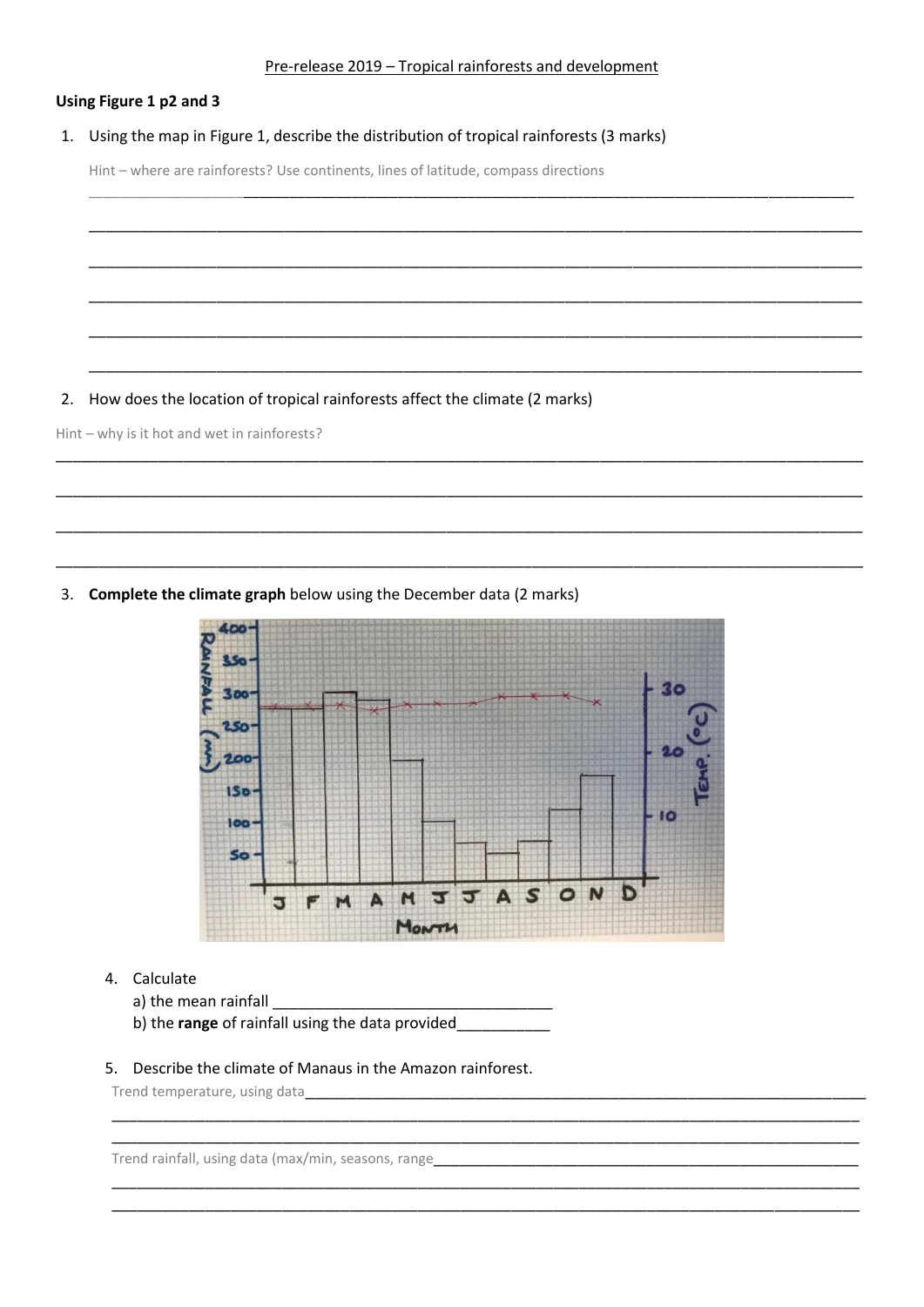# The nutrient cycle in the tropical rainforest



\_\_\_\_\_\_\_\_\_\_\_\_\_\_\_\_\_\_\_\_\_\_\_\_\_\_\_\_\_\_\_\_\_\_\_\_\_\_\_\_\_\_\_\_\_\_\_\_\_\_\_\_\_\_\_\_\_\_\_\_\_\_\_\_\_\_\_\_\_\_\_\_\_\_\_\_\_\_\_\_\_\_\_\_\_\_\_\_\_\_\_\_\_\_\_

\_\_\_\_\_\_\_\_\_\_\_\_\_\_\_\_\_\_\_\_\_\_\_\_\_\_\_\_\_\_\_\_\_\_\_\_\_\_\_\_\_\_\_\_\_\_\_\_\_\_\_\_\_\_\_\_\_\_\_\_\_\_\_\_\_\_\_\_\_\_\_\_\_\_\_\_\_\_\_\_\_\_\_\_\_\_\_\_\_\_\_\_\_\_\_

6. Describe the role of soil in the rainforest nutrient cycle (3 marks)

## **Using the section of text at the bottom of page 2**

- 7. What percentage of the world's biodiversity is in the tropical rainforest?
- 8. How many species of plants and animals are found there?
- 9. In the Amazon rainforest how many species of fish are there estimated to be?
- 10. In the Amazon rainforest how many species of bird are there estimated to be?
- 11. In the Amazon rainforest how many species of insects are there estimated to be?
- 12. Complete the missing information from Fig 1 p3.

| the general level of the forest, reaching heights of over m                                                                                                                                                                                        |
|----------------------------------------------------------------------------------------------------------------------------------------------------------------------------------------------------------------------------------------------------|
| _________________ - Continuous, ____________________ tree cover<br>protects the ground from ________________ rainfall and reduces the<br>amount of ________________ to areas below                                                                 |
| ___________________________ - Woody ____________________ and shrubs grow in<br>the ______________, calm conditions with ___________________ sunlight.                                                                                              |
| _________________________- Made up of __________________________________material<br>broken down by the hot, ________ conditions. This level consists of<br>scattered plants and ________________, used by ________________ as a<br>source of food. |

- 13. What are the characteristics of
- a) rainforest soils
- b) rainforest plants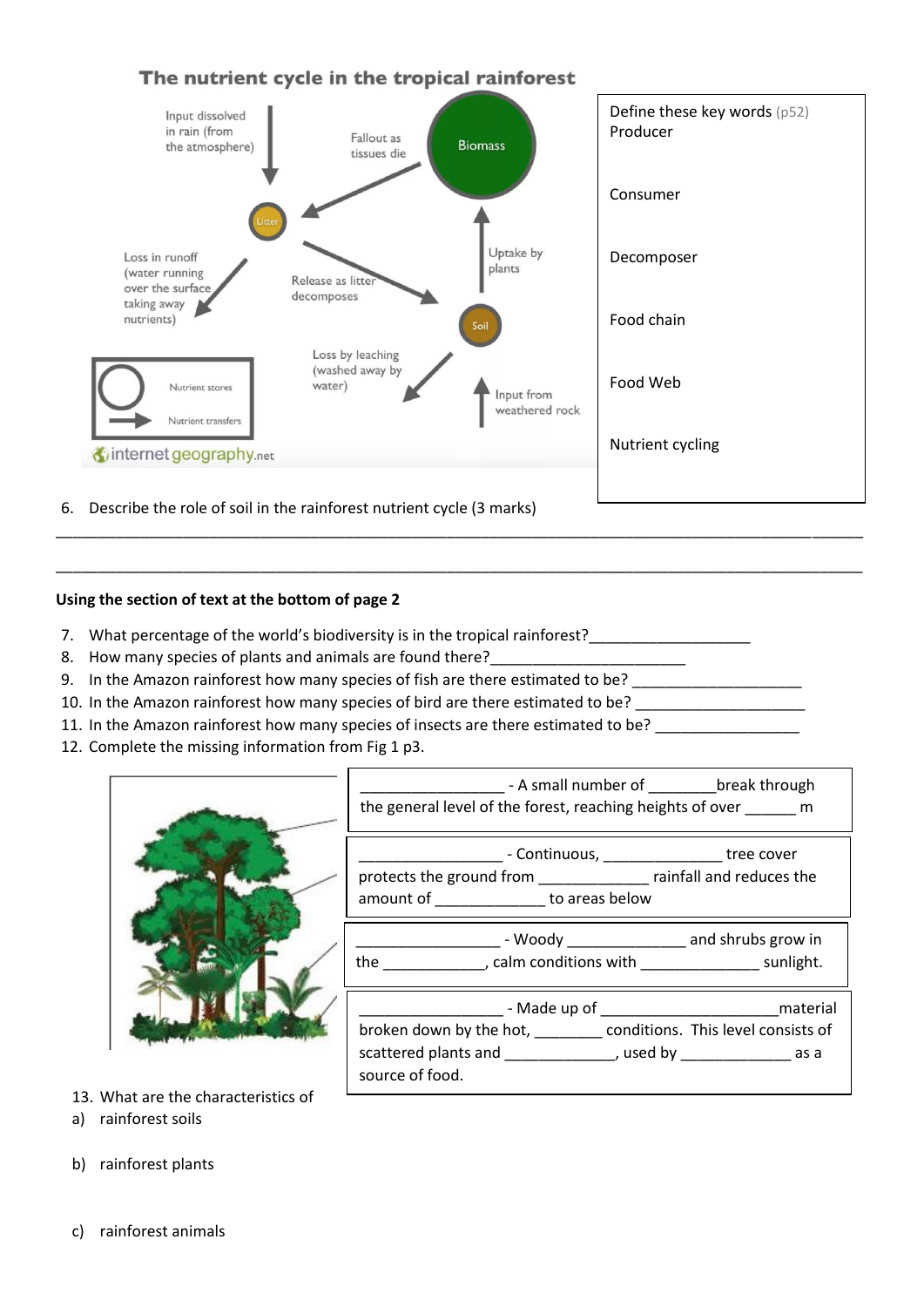- 14. Sort the following into Social **(S)**, Economic **(Ec)** and Environmental **(Env)** benefits. (Don't forget social and economic are sometimes combined to become socio-economic!)
- 15. Then divide them into local **(L)** and global **(G)**effects

|          | The importance of tropical rainforests |                                                                                                                                                                                                        |  |  |  |
|----------|----------------------------------------|--------------------------------------------------------------------------------------------------------------------------------------------------------------------------------------------------------|--|--|--|
| S/Ec/Env | L/G                                    | Tropical rainforests are not only a resource, they are also important in many other ways and are a vital<br>part of the global carbon balance. Tropical rainforests are valuable because:              |  |  |  |
|          |                                        | • Over 50 million years of plant and animal species evolution has created a huge diversity of species.<br>It is estimated that over 10 species are being lost every day due to rainforest destruction. |  |  |  |
|          |                                        | • They act as a global carbon sink and a climate regulator, and also help to reduce local risks of<br>erosion and flooding.                                                                            |  |  |  |
|          |                                        | • They provide a wide range of local foods and industrial products, including fibres, resins, dyes and<br>rubber.                                                                                      |  |  |  |
|          |                                        | • They are home to over a thousand indigenous tribes who depend on the rainforest for their survival.<br>These people have learned to live sustainably within the rainforest over hundreds of years.   |  |  |  |

## 16. Using the statistics at the bottom of p3, explain one way that rainforests are important (2 marks)

\_\_\_\_\_\_\_\_\_\_\_\_\_\_\_\_\_\_\_\_\_\_\_\_\_\_\_\_\_\_\_\_\_\_\_\_\_\_\_\_\_\_\_\_\_\_\_\_\_\_\_\_\_\_\_\_\_\_\_\_\_\_\_\_\_\_\_\_\_\_\_\_\_\_\_\_\_\_\_\_\_\_\_\_\_\_\_\_\_\_\_\_\_\_ 17. Which rainforest plants and animals might be useful in the following circumstances? (See example done for you)

\_\_\_\_\_\_\_\_\_\_\_\_\_\_\_\_\_\_\_\_\_\_\_\_\_\_\_\_\_\_\_\_\_\_\_\_\_\_\_\_\_\_\_\_\_\_\_\_\_\_\_\_\_\_\_\_\_\_\_\_\_\_\_\_\_\_\_\_\_\_\_\_\_\_\_\_\_\_\_\_\_\_\_\_\_\_\_\_\_\_\_\_\_\_

\_\_\_\_\_\_\_\_\_\_\_\_\_\_\_\_\_\_\_\_\_\_\_\_\_\_\_\_\_\_\_\_\_\_\_\_\_\_\_\_\_\_\_\_\_\_\_\_\_\_\_\_\_\_\_\_\_\_\_\_\_\_\_\_\_\_\_\_\_\_\_\_\_\_\_\_\_\_\_\_\_\_\_\_\_\_\_\_\_\_\_\_\_\_

\_\_\_\_\_\_\_\_\_\_\_\_\_\_\_\_\_\_\_\_\_\_\_\_\_\_\_\_\_\_\_\_\_\_\_\_\_\_\_\_\_\_\_\_\_\_\_\_\_\_\_\_\_\_\_\_\_\_\_\_\_\_\_\_\_\_\_\_\_\_\_\_\_\_\_\_\_\_\_\_\_\_\_\_\_\_\_\_\_\_\_\_\_\_

| Problem                                     | Plant /animal | Which part is used? |                      |
|---------------------------------------------|---------------|---------------------|----------------------|
| Heart attack                                | Bat           | Saliva (spit)       |                      |
| Leukaemia (cancer of the blood)             |               |                     |                      |
| Infection (of wounds, eg Gangrene)          |               |                     |                      |
| Parkinson's disease                         |               |                     |                      |
| Thrombosis (Blood clots)                    |               |                     |                      |
| Contraception (preventing<br>pregnancy)     |               |                     | <b>THINK</b>         |
| Malaria                                     |               |                     | <b>CONTRACEPTION</b> |
| <b>HIV</b>                                  |               |                     |                      |
| Glaucoma (an eye problem)                   |               |                     |                      |
| Mental illness                              |               |                     |                      |
| Anaesthetic (eg during tooth<br>extraction) |               |                     |                      |

\_\_\_\_\_\_\_\_\_\_\_\_\_\_\_\_\_\_\_\_\_\_\_\_\_\_\_\_\_\_\_\_\_\_\_\_\_\_\_\_\_\_\_\_\_\_\_\_\_\_\_\_\_\_\_\_\_\_\_\_\_\_\_\_\_\_\_\_\_\_\_\_\_\_\_\_\_\_\_\_\_\_\_\_\_\_\_\_\_\_\_\_\_\_\_\_

\_\_\_\_\_\_\_\_\_\_\_\_\_\_\_\_\_\_\_\_\_\_\_\_\_\_\_\_\_\_\_\_\_\_\_\_\_\_\_\_\_\_\_\_\_\_\_\_\_\_\_\_\_\_\_\_\_\_\_\_\_\_\_\_\_\_\_\_\_\_\_\_\_\_\_\_\_\_\_\_\_\_\_\_\_\_\_\_\_\_\_\_\_\_\_\_

\_\_\_\_\_\_\_\_\_\_\_\_\_\_\_\_\_\_\_\_\_\_\_\_\_\_\_\_\_\_\_\_\_\_\_\_\_\_\_\_\_\_\_\_\_\_\_\_\_\_\_\_\_\_\_\_\_\_\_\_\_\_\_\_\_\_\_\_\_\_\_\_\_\_\_\_\_\_\_\_\_\_\_\_\_\_\_\_\_\_\_\_\_\_\_\_

\_\_\_\_\_\_\_\_\_\_\_\_\_\_\_\_\_\_\_\_\_\_\_\_\_\_\_\_\_\_\_\_\_\_\_\_\_\_\_\_\_\_\_\_\_\_\_\_\_\_\_\_\_\_\_\_\_\_\_\_\_\_\_\_\_\_\_\_\_\_\_\_\_\_\_\_\_\_\_\_\_\_\_\_\_\_\_\_\_\_\_\_\_\_\_\_

## 18. What do you think the implications might be if any of these drugs were no longer available?

Hint: think about birth/death rates, quality of life….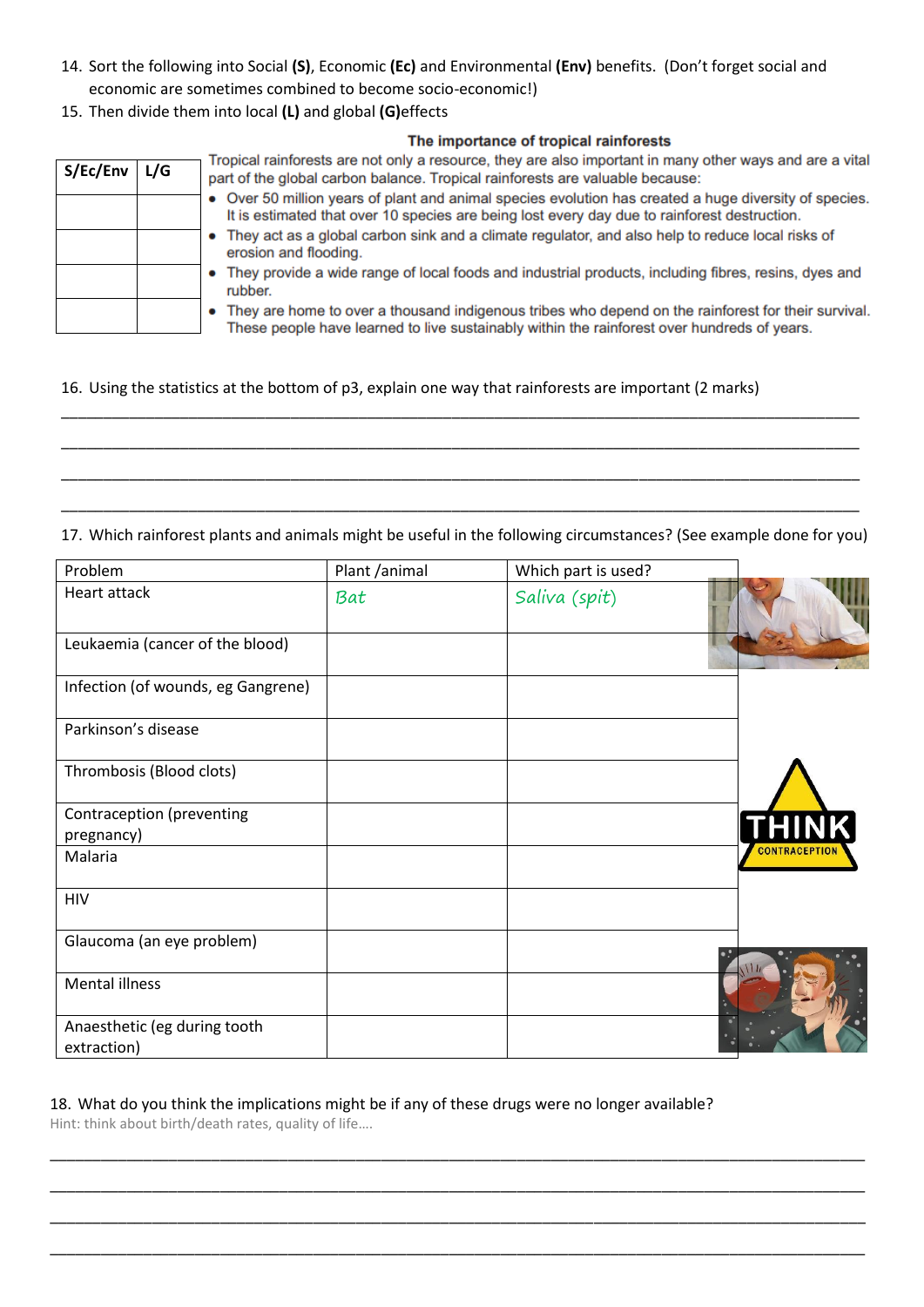## Using Figure 2 and the graphs at the top of the page

- 19. Which country had the lowest positive percentage change? \_\_
- 20. State the number of countries with a higher percentage change in annual deforestation than Guatemala
- 21. What is the difference in the rate of change between Peru and Nicaragua?
- 22. Describe the trends in deforestation in both the Brazilian amazon and the non-Brazilian Amazon

23. List the 7 reasons why deforestation occurs from the bottom section(yellow) of p4

24. State 5 statistics about deforestation from the bottom section of p4

25. How does deforestation contribute to climate change?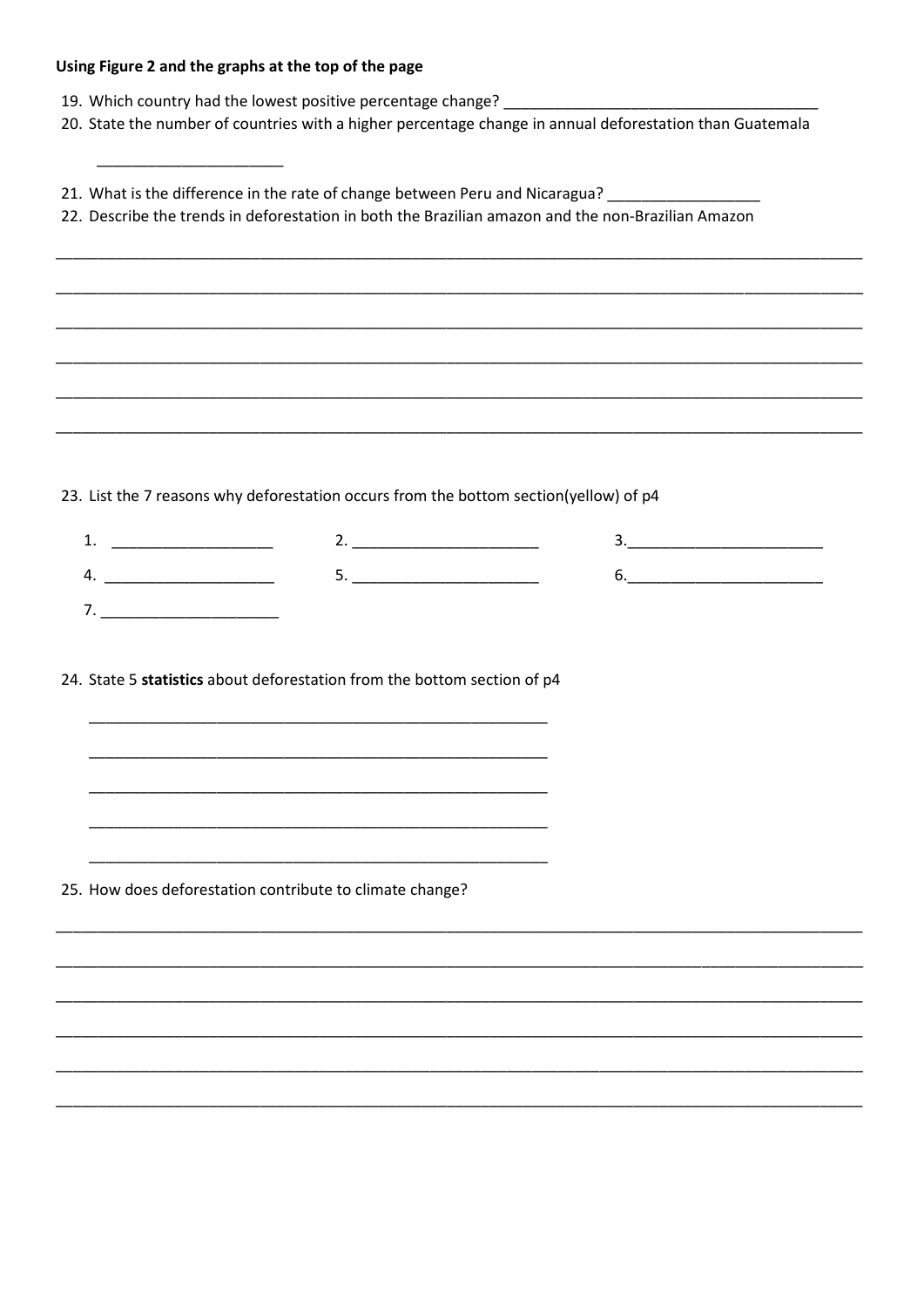27. What is the Paris climate summit?

28. Why is exploiting the forest a problem?

29. How are they going to be able to meet this promise?

30. How much money have they been promised? And what is it for?

#### Using p5

31. How much deforestation is a result of illegal activities? \_\_\_\_\_\_\_\_\_\_\_\_\_\_\_\_\_\_

32. List the environmental problems of deforestation

33. Why are government backed schemes better?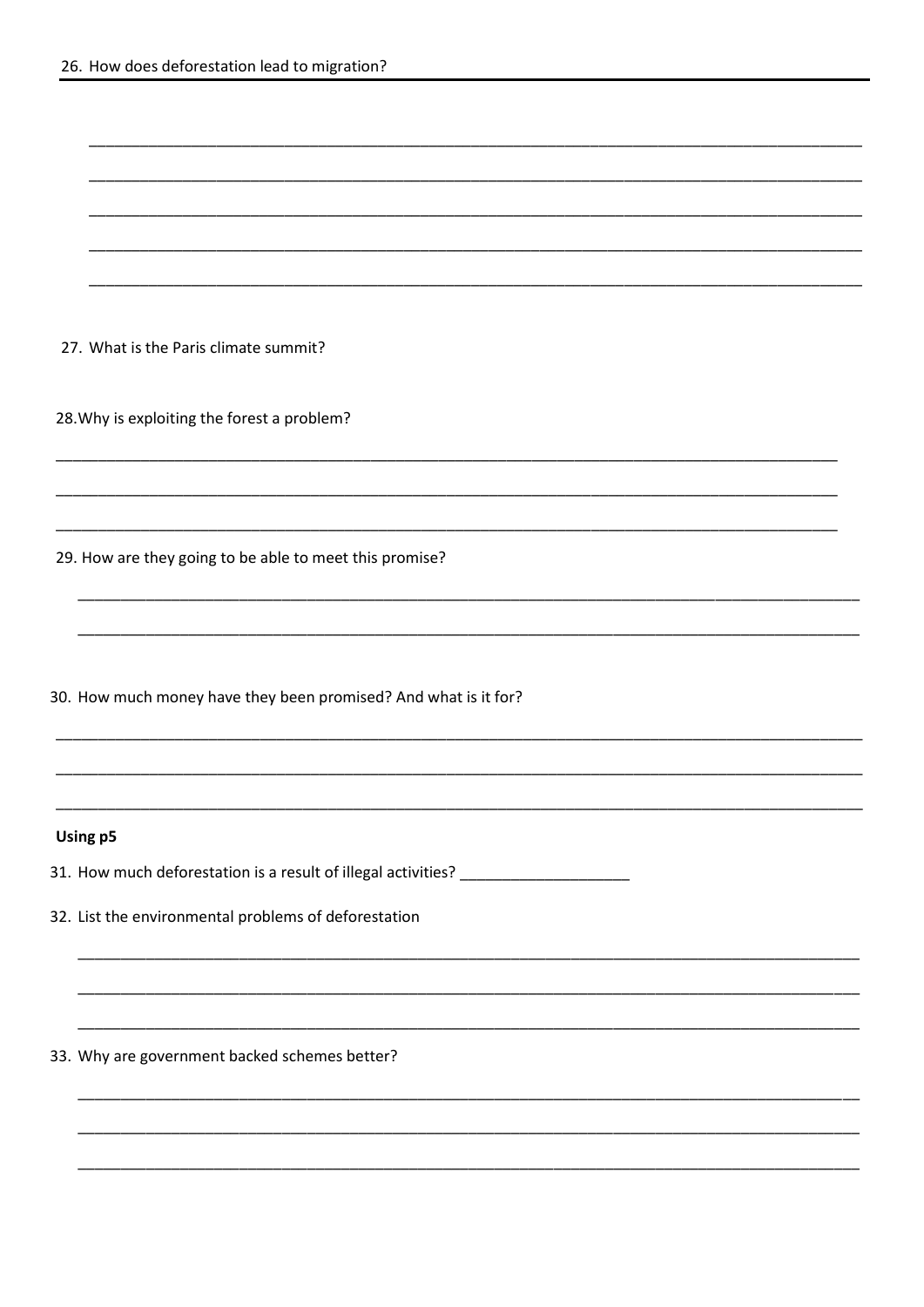#### 34. Complete the following table using the infographic in figure 2 page 5

| Country        | Total forest loss<br>2000-2012 | Causes of<br>deforestation | % exported | % deforestation<br>due to<br>commercial<br>agriculture | % illegal<br>agriculture |
|----------------|--------------------------------|----------------------------|------------|--------------------------------------------------------|--------------------------|
| <b>Brazil</b>  |                                |                            |            |                                                        |                          |
| Malaysia       |                                |                            |            |                                                        |                          |
| <b>Bolivia</b> |                                |                            |            |                                                        |                          |
| Indonesia      |                                |                            |            |                                                        |                          |

#### Using Figure 3 - page 6

36. What % live in poverty in Peru? \_\_\_\_\_\_\_\_\_\_\_

Using Figure 3 as a whole

40. List the benefits of road development in Peru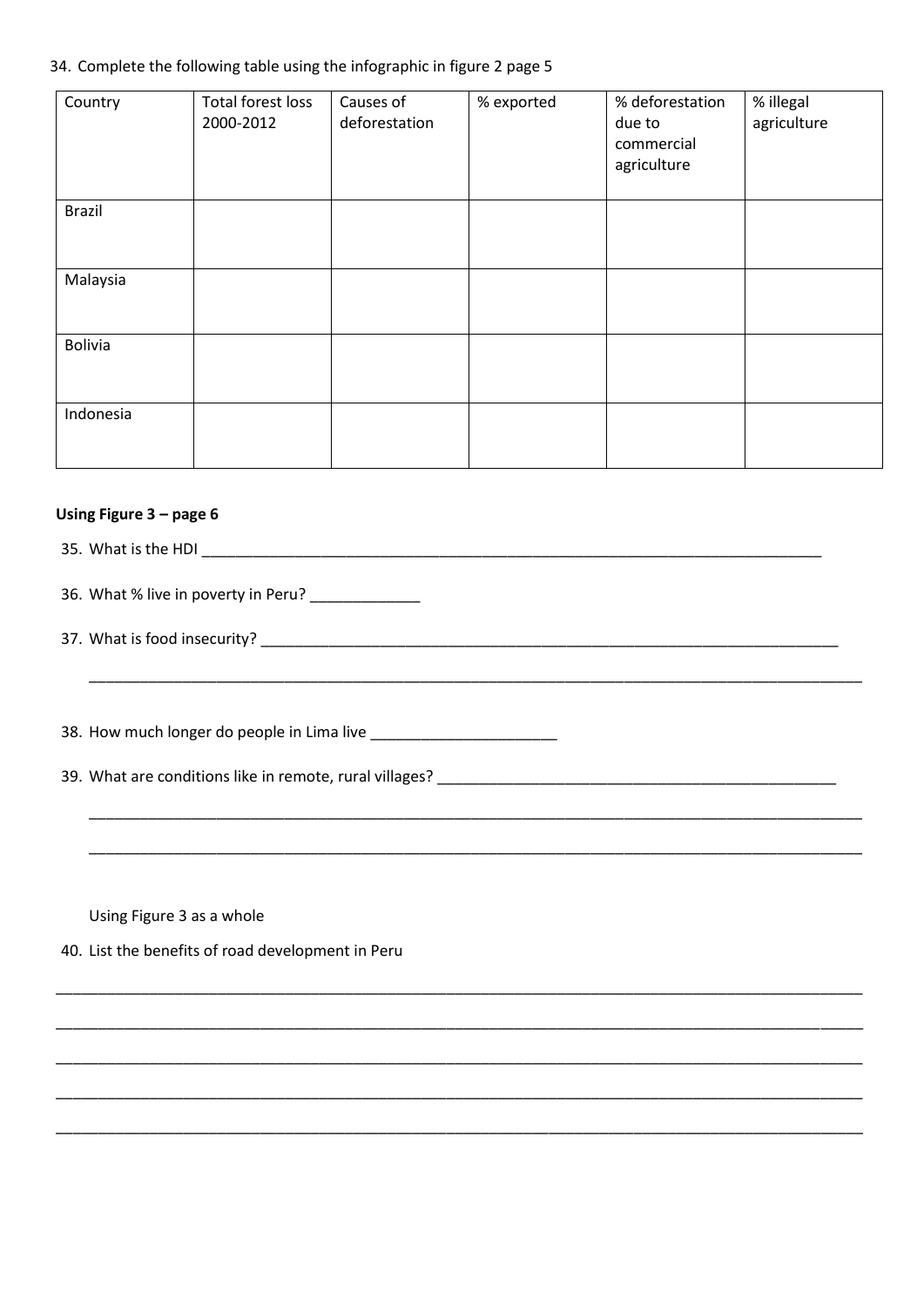| 42. How many million hectares of rainforest will be at risk? ___________________ |
|----------------------------------------------------------------------------------|
|                                                                                  |
| 44. How much land is at risk from road building? _______________________________ |
|                                                                                  |
| <u> 1989 - Johann Stoff, amerikansk politiker (d. 1989)</u>                      |
|                                                                                  |

48. Highlight the positives and negatives of road building from the section of figure 3 below

## Road building, the engine of progress and enabler of destruction!

Peru is one of the most forested countries in the world; only Brazil has a larger share of the Amazon rainforest. This makes Peru one of the most biodiverse countries in the world, with nearly half a million people directly depending on the forest for their survival. The development of new roads will create opportunities for trade and open up areas for industrial development and tourism, but will also add to the growing rate of deforestation as land is cleared for cattle ranching, soya plantations and mining, destroying habitats that have existed for thousands of years. Only time will tell what effects road developments will have on the rainforest and whether the negative effects can be reduced.

## Roads will help to drive rural areas of Peru out of poverty

Road developments will encourage the growth of the mining industry which is seen as a major way to move people in Peru out of poverty, fulfilling a government pledge to cut poverty by 50% by 2021. Despite a decline in poverty since 2000, it was reported that in 2016 over 40% of all rural dwellers were living in extreme poverty and were unable to satisfy their basic needs. Road developments will connect rural areas and create opportunities in agriculture and mining, bringing employment to thousands of people while also increasing export earnings and giving the government the opportunity to invest in social improvements.

Road projects don't benefit indigenous people. Roads bring outsiders who exploit the land and log our timber, as well as drug traffickers and illegal miners.

The Federation of Native Amazon Peoples

We must break with the view that the Amazon is an inexhaustible larder for other countries without taking into account its inhabitants.

**Pope Francis**